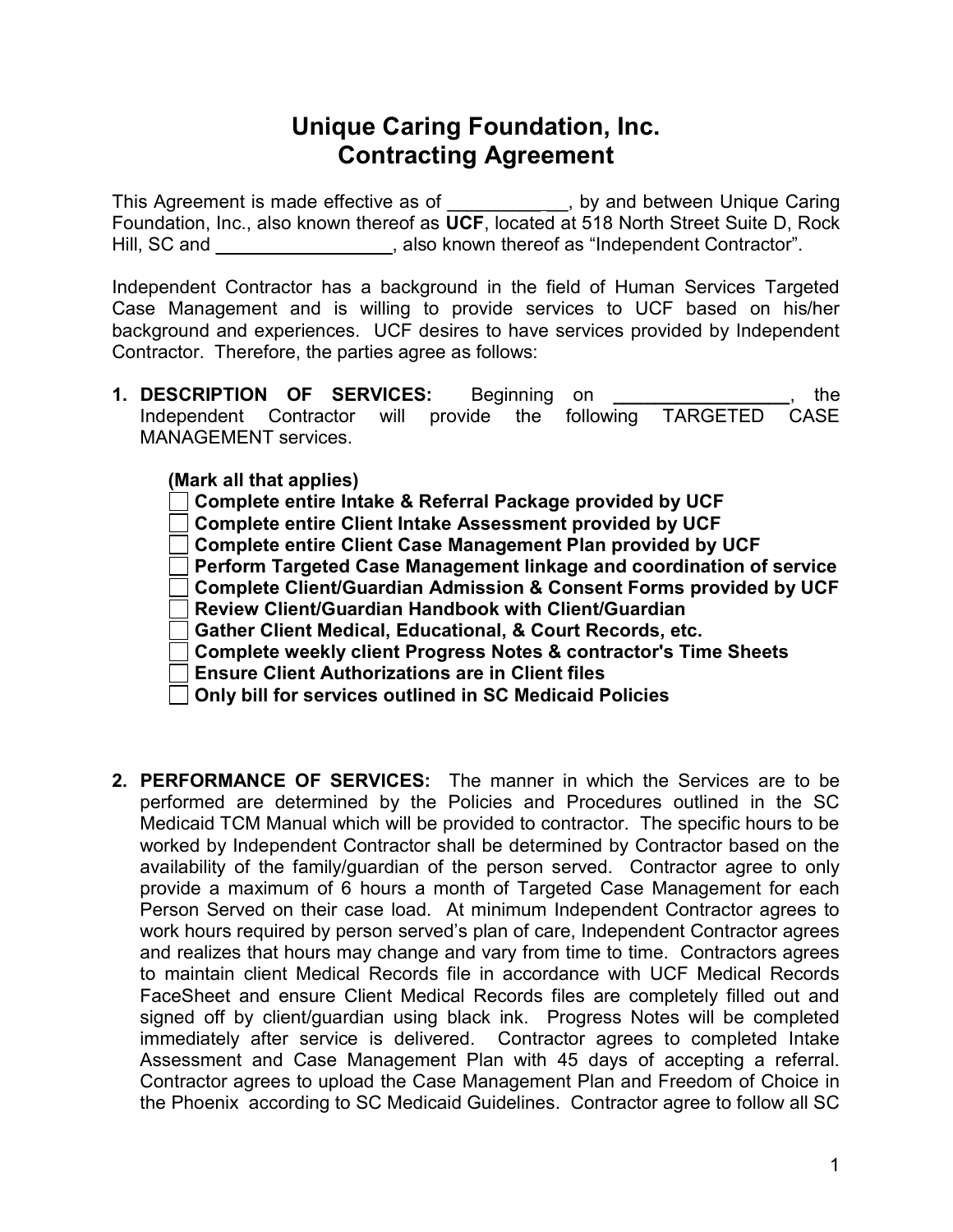Medicaid Guidelines as outlined in SC Medicaid Policies & Procedures Manual at all times. Contractor also agrees to attend all SC Medicaid required training provided at no cost by UCF. Contractor will not be compensated for these required trainings. Contractor will only be compensated for a percentage of services billed for each client as outlined in their Independent Contractor's Agreement.

- 3. MEDIA COMMUNICATIONS: No Contractor shall make a public appearance, news release or public speech representing Unique Caring Foundation, Inc. A Contractor may not speak to the news media as an official or unofficial spokesperson of Unique Caring Foundation, Inc. If an Contractor receives a media inquiry, he should respond "I have no authority to respond to your request and you should refer your question to the Director of Operations".
- 4. **PAYMENT:** UCF will pay a fee to Independent Contractor for the Services based upon the services being provided. The Fee shall be based upon  $\frac{1}{2}$  % of the hours billed for each Person Served. This fee shall be payable bi-monthly. The Independent Contractor will be paid on the fifteenth and thirtieth or thirtieth-first day of the month. For paydays falling on a Saturday or holiday, you will be paid the prior business day. For paydays falling on a Sunday, you will be paid the following business day. If someone else is to pick up your check, it will not be released without a signed, handwritten note from you authorizing the named person to pick it up. The person designated to pick up your check will be asked to produce identification to management; otherwise, your check will not be released. Any deviations from this procedure must have prior approval from an officer of the UCF. All checks can be picked up after 12:00 PM on pay day unless the request is approved by the Director.

Upon termination of this Agreement, payments under this paragraph shall cease; however, the Independent Contractor shall be entitled to payments for periods or partial periods that occurred prior to the date of termination and for which Independent Contractor has not yet been paid. In the event that Medicaid requires a payback on the services provided and the Independent Contractor is responsible for the payback, the Independent Contractor's check may be withheld or funds deducted. If this occurs, the Independent Contractor will be notified in writing and the payback will be structured between the Independent Contractor and UCF.

| (Check all services that apply)      | (Contractor's fee & Initial) |
|--------------------------------------|------------------------------|
| $\boxtimes$ Targeted Case Management | % service billed             |

5. EXPENSE REIMBURSEMENT: Independent Contractor shall pay all "out-of-pocket" expenses, including Professional liability insurance and shall not be entitled to reimbursement from UCF for any out-of-pocket expenses.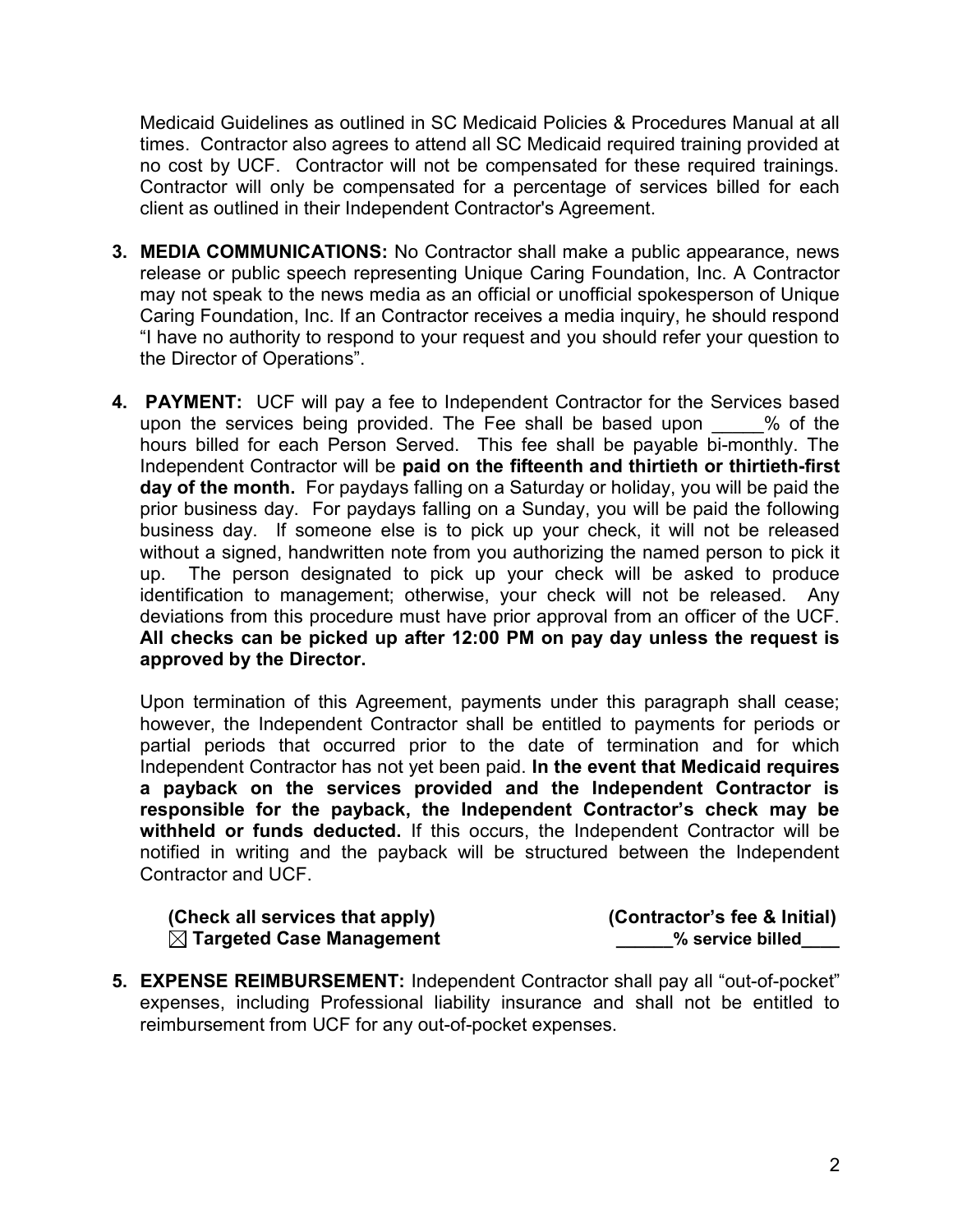- 6. SUPPORT SERVICES: UCF will provide support services, including providing office space, phone & office phone/utilities, copier/fax machines, and limited office supplies.
- 7. SAFETY AND HEALTH: It is the policy of the UCF to have a safe and healthy workplace and to follow procedures aimed at safeguarding all who is concern. Accident prevention and efficiency at work go together; neither should be given priority over the other. Safety is everyone's responsibility. Each Independent Contractor is expected to devote the time and effort necessary to ensure the safety of all persons served at all times.

## RESPONSIBILITIES OF THE INDEPENDENT CONTRACTOR:

- Follow office workplace safety rules
- Following safe job procedures and not taking short cuts
- Keeping UCF office clean and free from slipping or tripping hazards
- Using prescribed personal protective equipment
- Immediately reporting all equipment malfunctions to UCF Director
- Using care when lifting and carrying objects
- Observing restricted areas and all warning signs
- Reporting unsafe office conditions to Director
- Attending all Contractor safety meetings
- Participating in accident investigations
- 8. TERM/TERMINATION: This Agreement will remain in affect unless otherwise terminated by either the "UCF" or Independent Contractor".
	- a) Termination of Agreement: Any Independent Contractor who decides to terminate this contractual agreement must do so in writing by provided a letter to the Director. All clients will remain with the UCF unless they decided that they no longer desire UCF to be the agency of choice.
	- b) Behavior Process: As an Independent Contractor, you are expected to perform certain responsibilities, follow acceptable business principles in matters of conduct, and exhibit a high degree of integrity at all times. This not only involves sincere respect for the rights and feelings of person served and others, but also demands that Independent Contractor refrain from any behavior that might be harmful to themselves, UCF staff, or that might be viewed unfavorably by current or potential customers or by the public at large because the Independent Contractor conduct reflects on the UCF. Independent Contractor is consequently encouraged to perform at the highest standards of professionalism at all times.

Types of behavior and conduct that the UCF considers inappropriate include, but are not limited to, the following:

Falsifying client records and time billed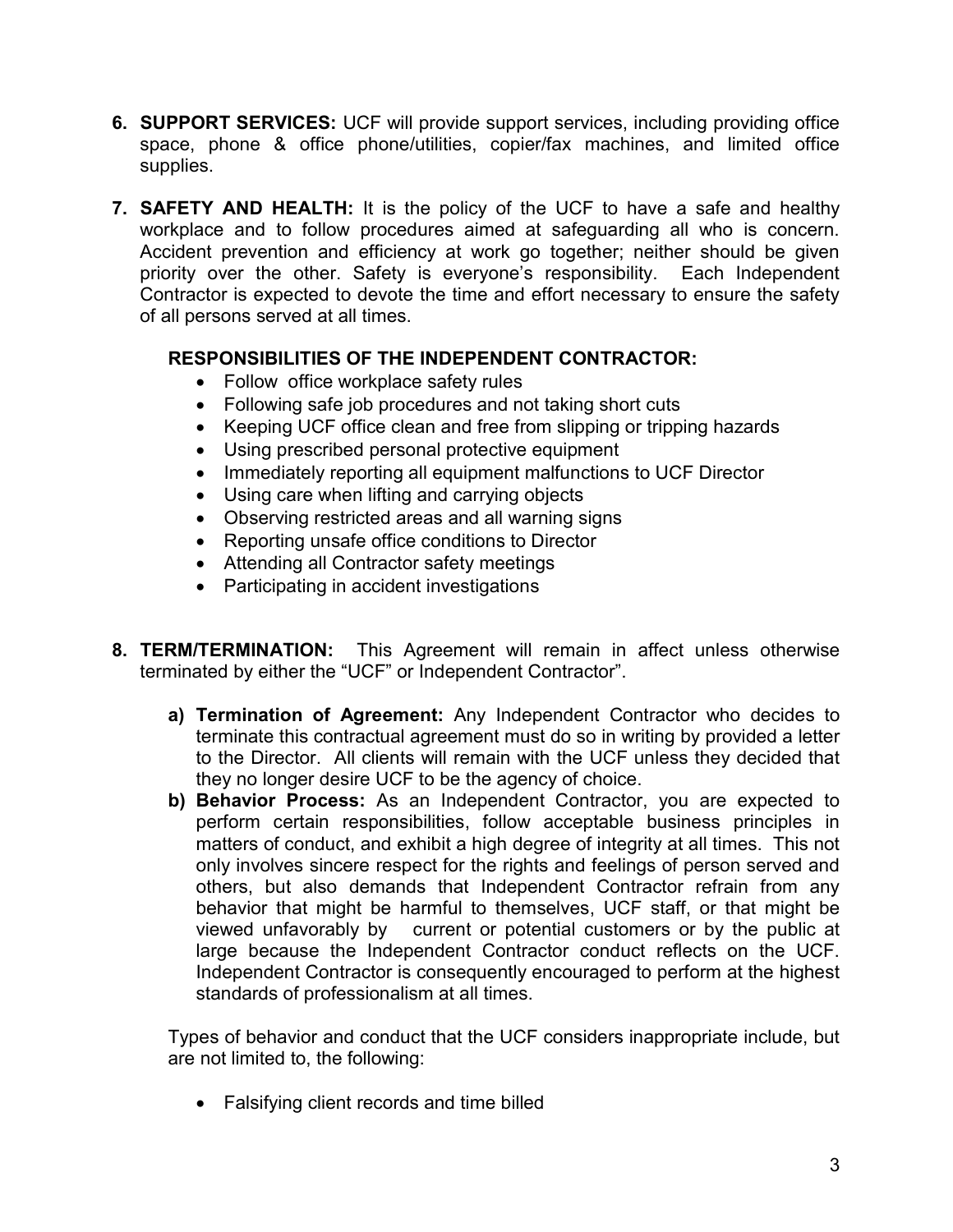- Violating the UCF's anti-harassment policy
- Soliciting or accepting gratuities from persons served
- Excessive, unnecessary, or unauthorized use of UCF property and supplies, particularly for personal purposes
- Working under the influence of drugs or alcohol, and the illegal manufacture, possession, use, sale, distribution or transportation of drugs at work, in the community, the person served's home or your own home.
- Fighting or using obscene, abusive, or threatening language or gestures while performing duties for UCF.
- Unauthorized possession of firearms while working with UCF clients
- Disregarding safety or security regulations at UCF sites
- Failing to maintain the confidentiality of the UCF's and the person served's confidential information as protected by HIPAA.

Should an Independent Contractor's performance, work habits, overall attitude, conduct or demeanor become unsatisfactory based on a breach of any of the above UCF contractual duties and/or SC Medicaid guidelines UCF may terminate this contract immediately.

- 9. RELATIONSHP OF PARTIES: It is understood by the parties that Independent Contractor with respect to UCF is not an Employee of UCF. UCF will not provide fringe benefits, including health insurance benefits, Workers Compensation, paid vacation or any other Contractor's benefit for the benefit of the Independent Contractor.
- 10. INSURANCE: Independent Contractor agrees to maintain current Automobile & workers compensation insurance. The Independent Contractor agrees to provide the UCF with current and all renewal Insurance Declarations pages of their Automobile.
- 11. DISCLOSURE: Independent Contractor is required to disclose any outside activities or interest, that conflict or may conflict with the best interests of UCF. Prompt disclosure is required under this paragraph if the activity or interest is related, directly or indirectly, to any activity that Contractor may be involved with on behalf of UCF.
- 12. **EMPLOYMENT OF OTHERS:** Independent Contractor may not sub-contract any portion of this agreement to its own Contractors without written approval from UCF.
- 13. INDEPENDENT CONTRACTOR (S) INJURIES: Independent Contractor acknowledges that it is their responsibility to obtain appropriate insurance coverage for the benefit of its Independent Contractor (and/or Independent Contractor's Contractors) who may sustain injuries while performing services under this Agreement.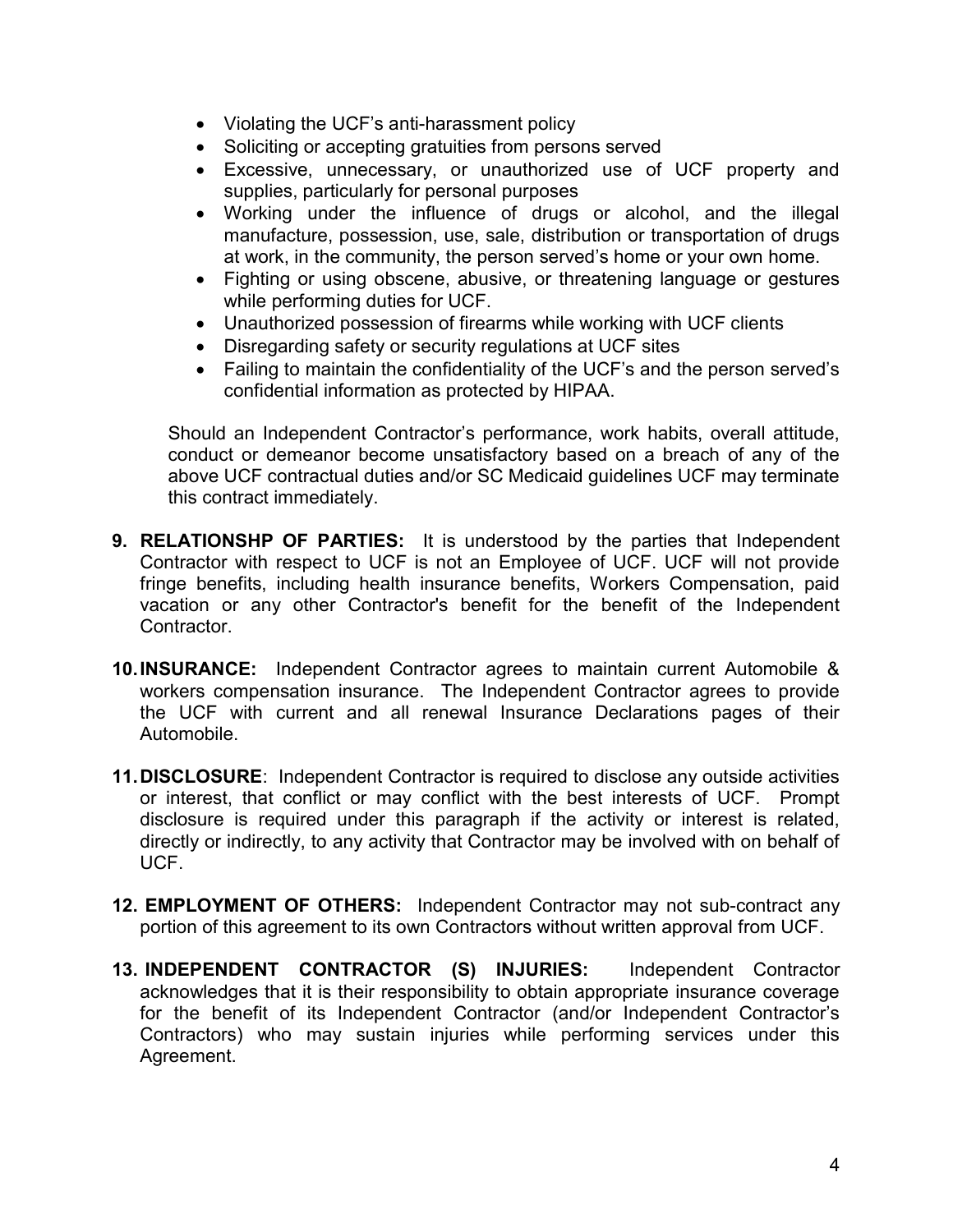- 14. ASSURANCE OF CONFIDENTIALITY: UCF recognizes that Contractor has and will have the following information: specific person served/family information and other proprietary information (collectively, "Information") which are special, confidential, and of a personal nature and needs to be protected from improper disclosure. In consideration for the disclosure of the Information, Independent Contractor agrees that Independent Contractor will not at any time or any manner, either directly or indirectly use any Information for Independent Contractor's own benefit, divulge, or communicate in any manner any Information to any third party without the prior written consent of UCF. Independent Contractor who provides service to any persons served receiving MH/DD/SAS will be held to strict confidentially because the persons served receiving these services are protected by confidentiality regulations as outlined by Federal Law.
- 15. UNAUTHORZED DISCLOSURE OF INFORMATION: If it appears that Independent Contractor has disclosed (or has threatened to disclose) Information in violation of this Agreement, UCF shall be entitled to an injunction to restrain Contractor from disclosing, in whole or in part, such Information, or from providing any services to any party to whom such Information has been disclosed or may be disclosed. UCF shall not be prohibited by this provision from pursuing other remedies, including a claim for losses and damages.
- 16. CONFIDENTALITY AFTER TERMINATION: The Assurance of Confidentiality provisions of this Agreement shall remain in full force and effect after the termination of this Agreement.
- 17. RETURN OF RECORDS AND UCF'S PROPERTY: Upon termination of this Agreement, if Independent Contractor had been issued any UCF property such as software, computer equipment, databases, passwords, files, pager, keys, cell phones, records, notes, data memoranda, models, and any equipment of any nature that is in the Independent Contractor's possession or under the Independent Contractor's control and which is the property of UCF and or related to UCF business, it must be returned at the time of your termination of this agreement. You will be responsible for any lost or damaged items. The value of any property issued and not returned may be deducted from your final paycheck, and you may be required to sign a wage deduction authorization form for this purpose.

## 18. TRAINING REQUIREMENTS:

UCF provides in-house and out source training for its Independent Contractor to complete all necessary training. The training policy is a mandate in which every Independent Contractor who provides a service to the person served must be trained within the  $1<sup>st</sup>$  30 days of employment in the following modules, but not limited to: First Aid, CPR, HIPPA, and Targeted Case Management training outlined in SC Medicaid Policy Manual. An exception will be made if the Contractor can provide current certificates of these trainings.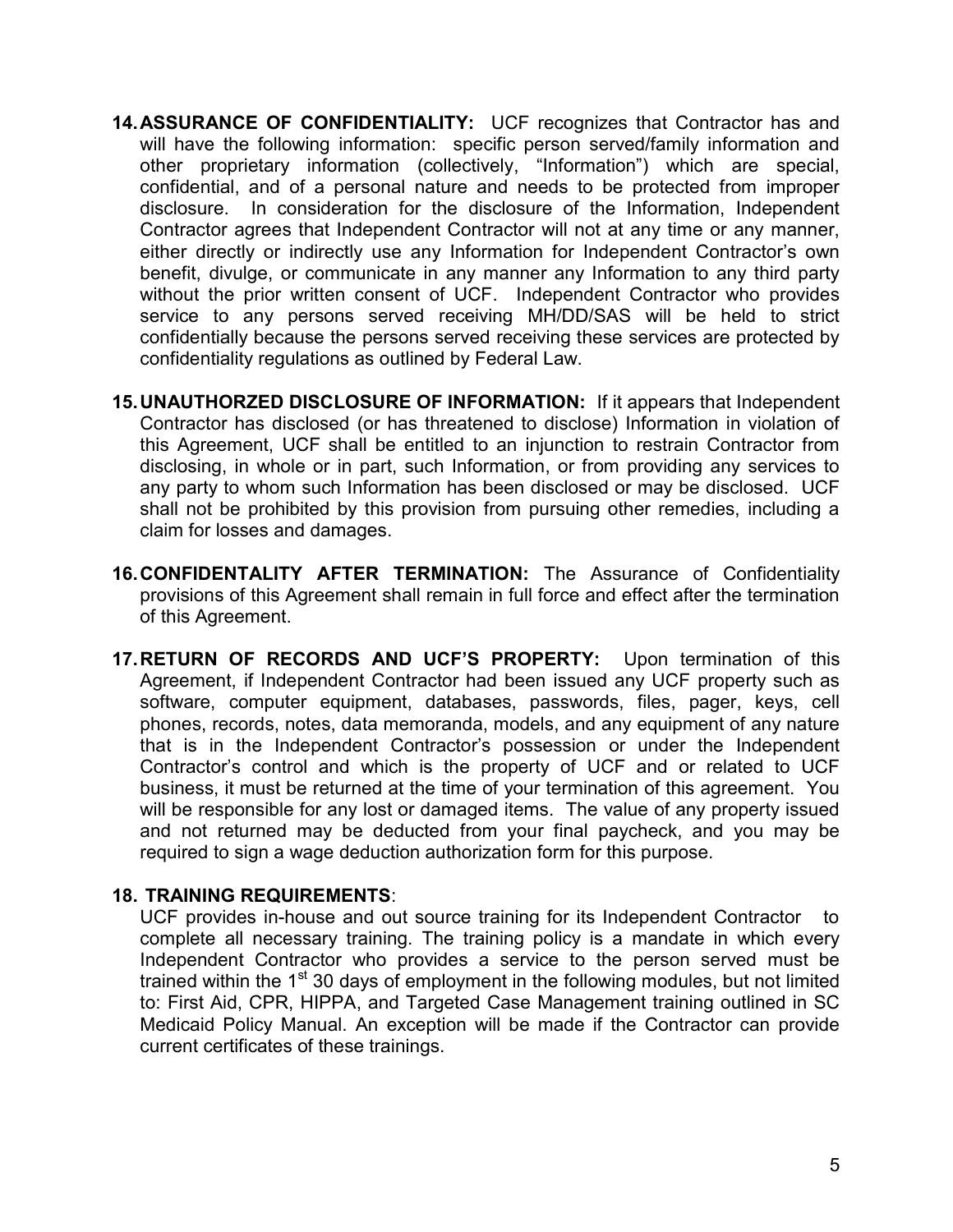Also, the Independent Contractor is required to have the following documents and credentials completed and returned to the UCF prior to seeing UCF clients: Physical Examination, Automobile Declaration Page, and Copy of High School Diploma or BA/BS Degree and other documents outlined in contractual file.

30 days prior to the expiration of an Independent Contractor's training, it is their responsibility to check the training schedule (s) and let HR know when they will be taking the class or classes so that their training (s) will not expire. The ONLY trainings, documents and credentials that are exempt from expiration are:

- $\triangleright$  CORE Trainings
- $\triangleright$  Physical Examination
- **▶ Orientation**
- ▶ High School Diploma or BS/BA Degree

If an Contractor is found in violation of these training standards, their ability to provide service (s) is subject to suspension until their training requirements are in compliance.

- 19. TAXES: As an Independent Contractor the Independent Contractor realizes and agrees that it is his/her responsibility to pay all necessary payroll taxes on the revenue that he/she earns. The Unique Caring Network will provide a 1099 tax form for Independent Contractor to file each year.
- 20. CONTRACT SUPERVISION: The Independent Contractor agrees and understands that although he/she is an Independent Contractor Director and/or designee will are responsible for making sure that contractor adheres to all SC Targeted Case Management Policies and Procedures.
- 21. NOTICES: All notices required or permitted under this Agreement shall be in writing and shall be deemed delivered when delivered in person or deposited in the United States mail, postage prepaid, addressed as follows:

IF for UCF: Unique Caring Foundation, Inc. Tyrone Miller, Director 7128 Albemarle Rd, Ste B Charlotte, NC 28227

IF for Independent Contractor:

Full Name: \_\_\_\_\_\_\_\_\_\_\_\_\_\_\_\_\_\_\_\_\_\_\_\_\_\_\_\_\_\_\_\_\_\_\_\_\_\_\_\_\_\_\_

Address: